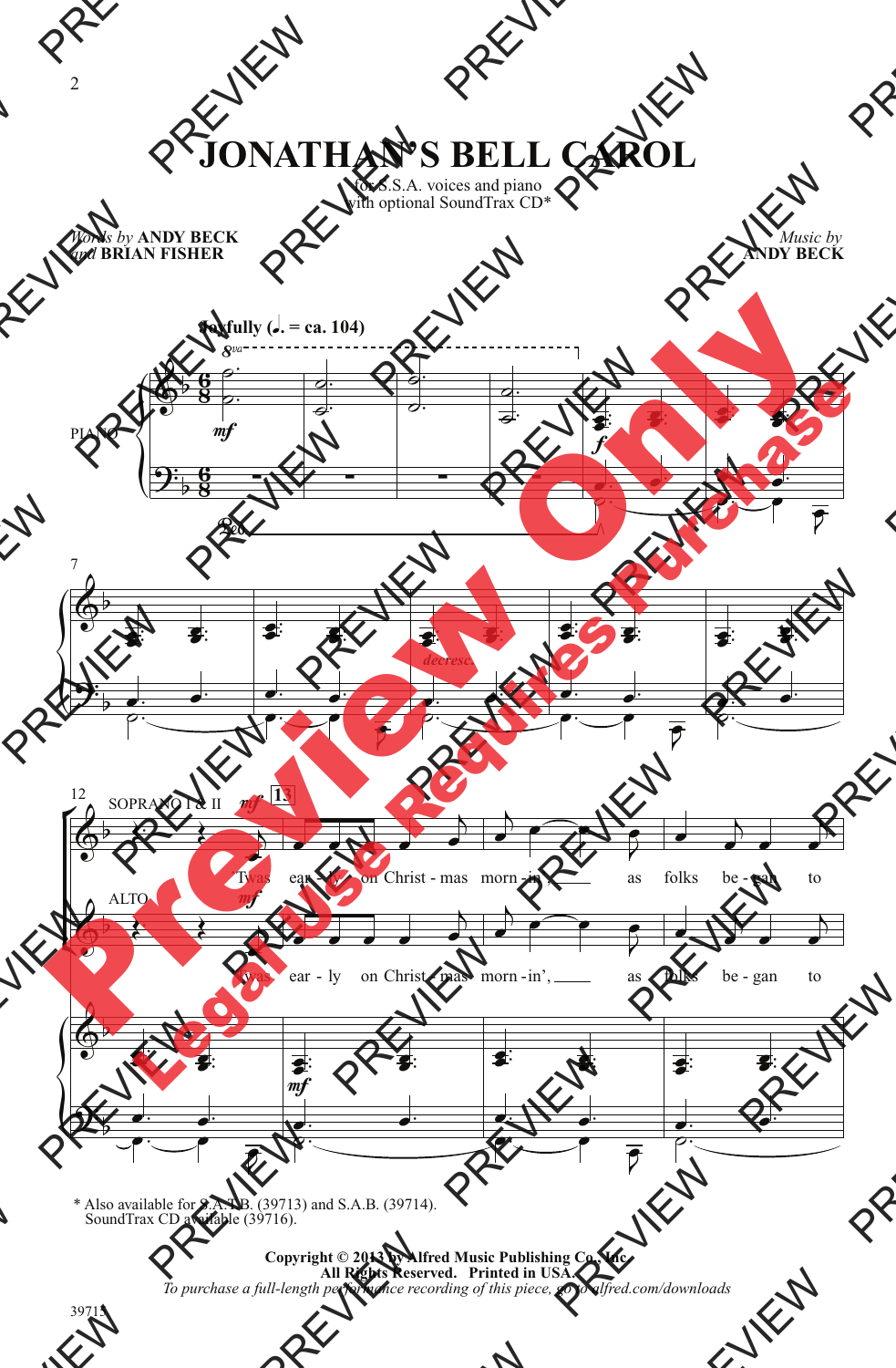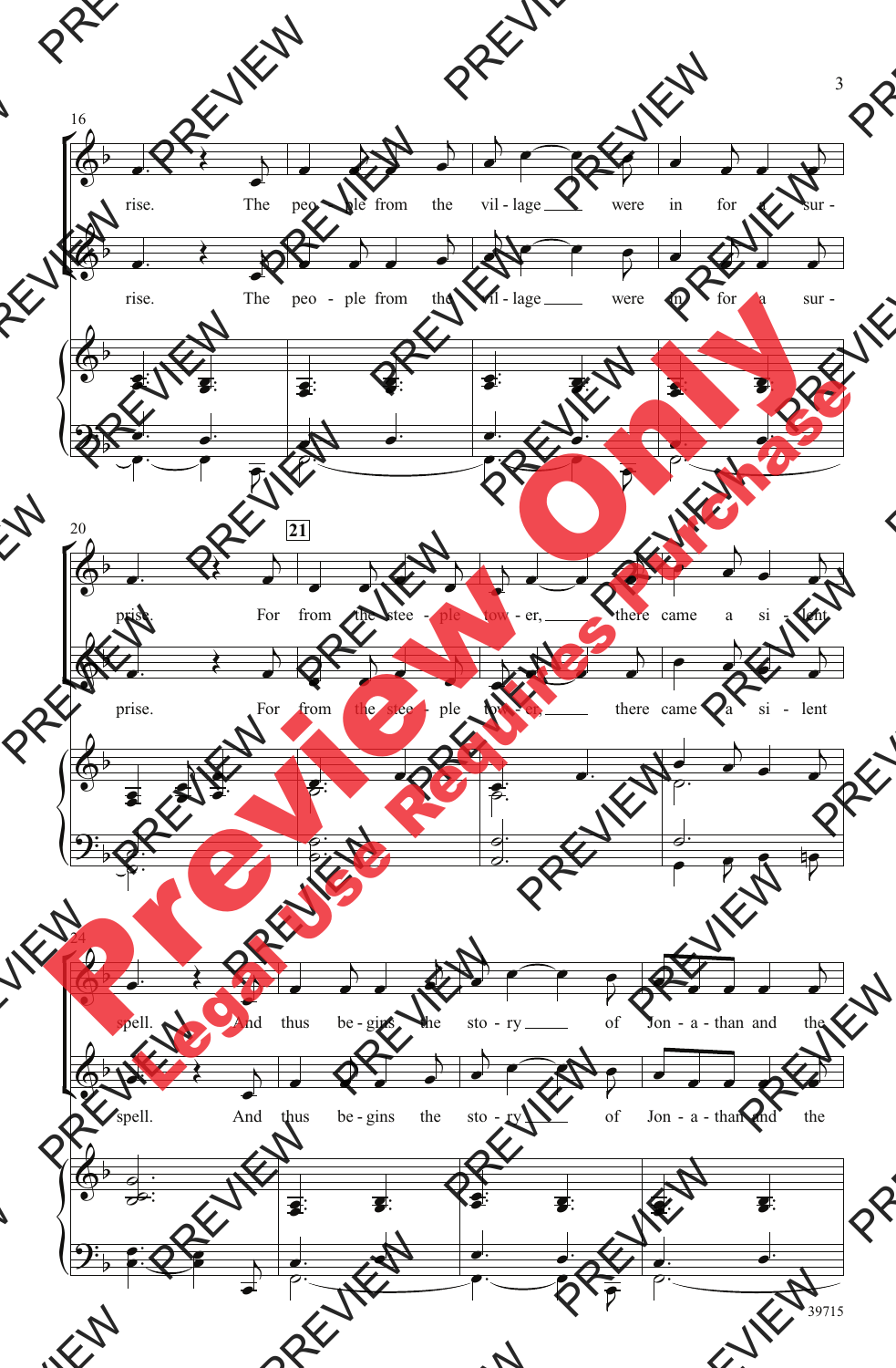

4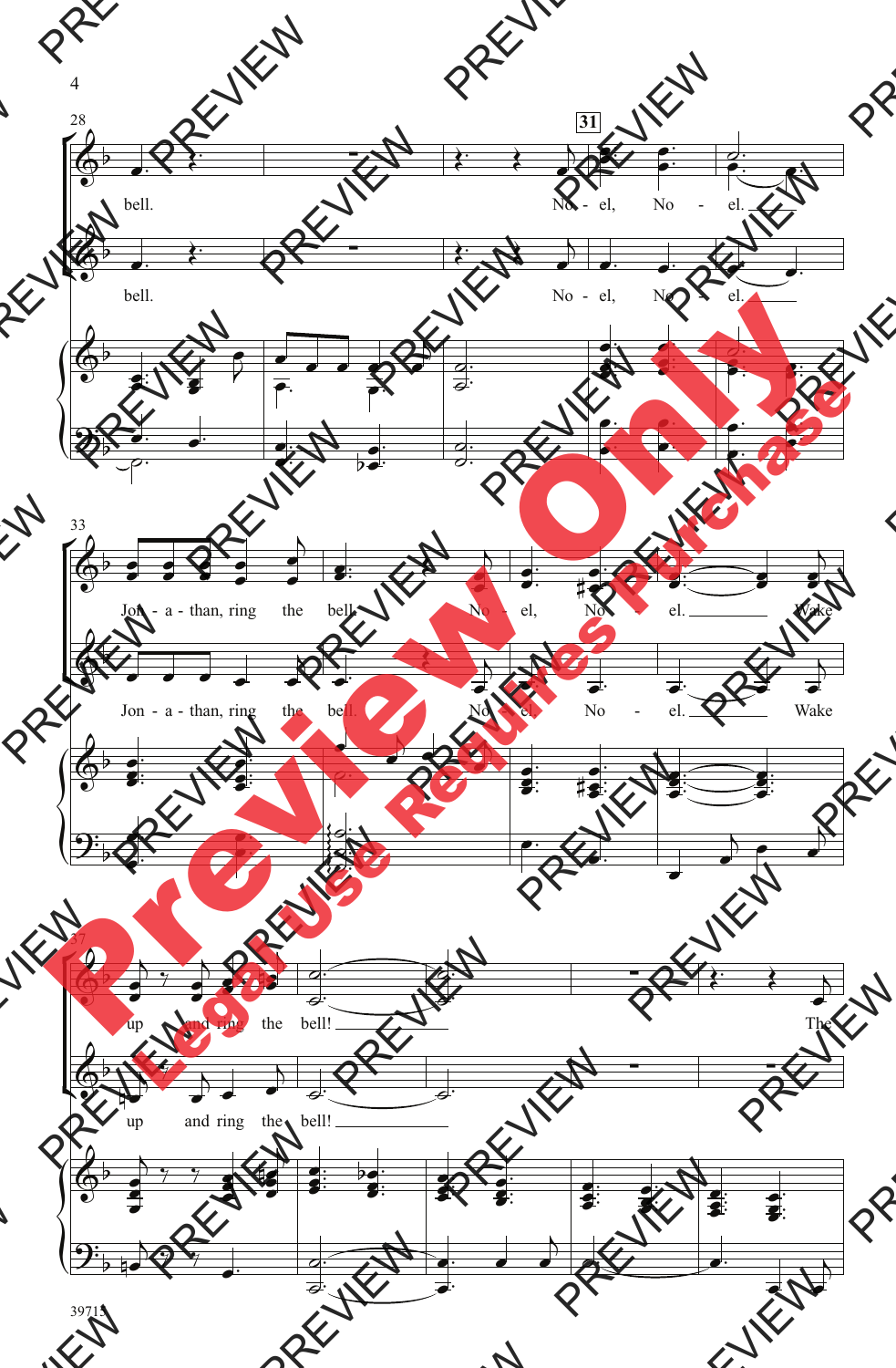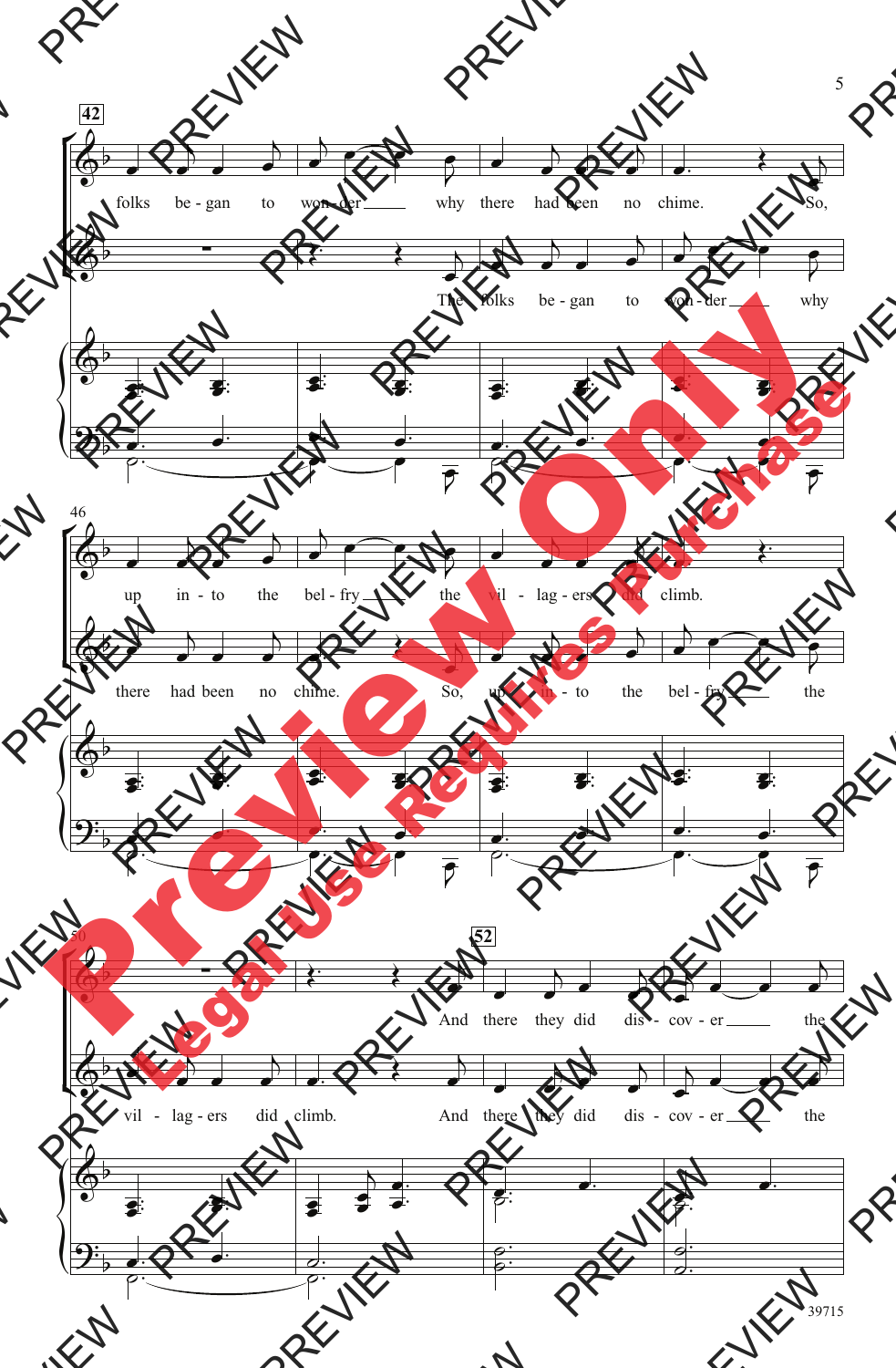

39715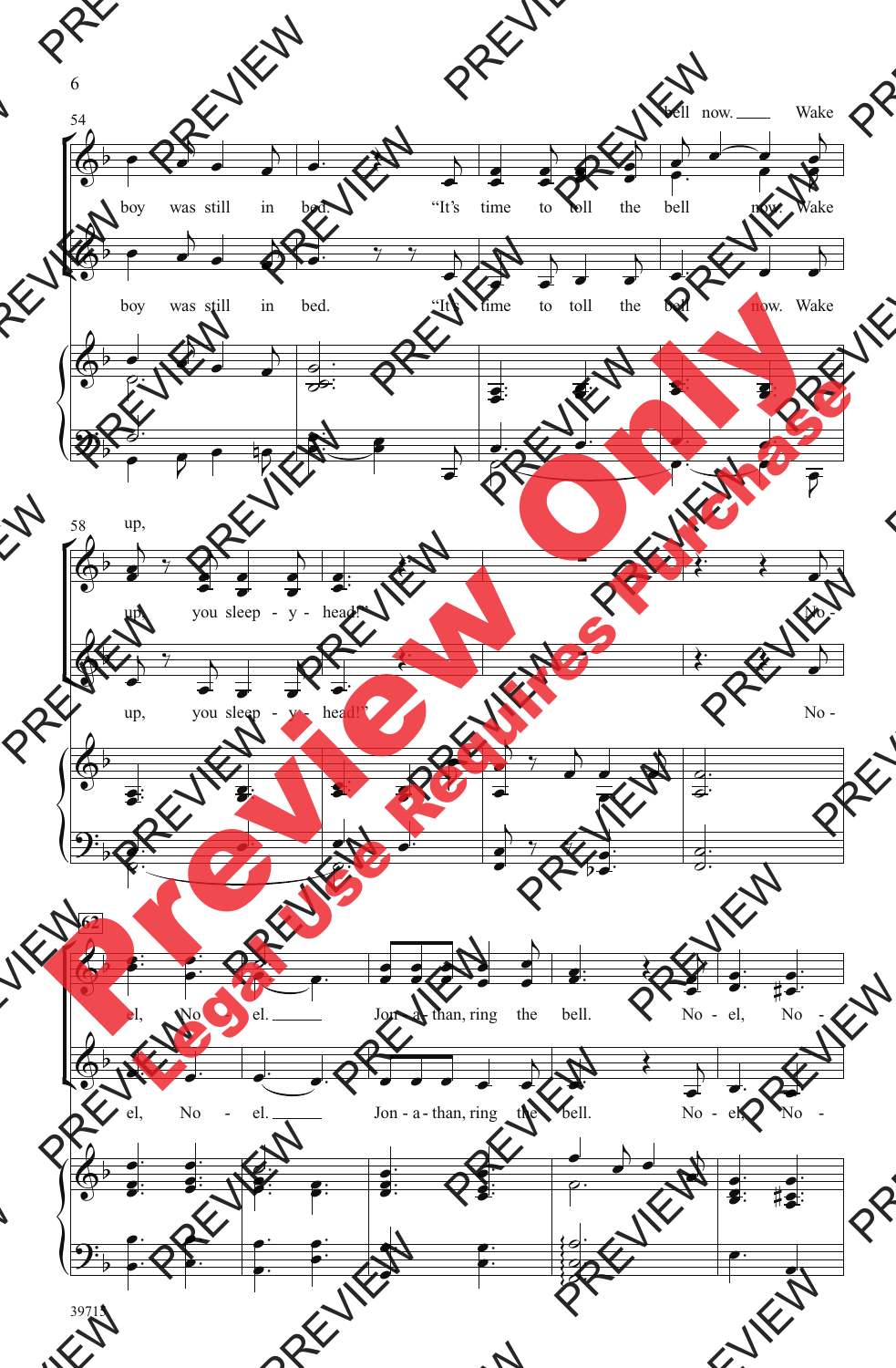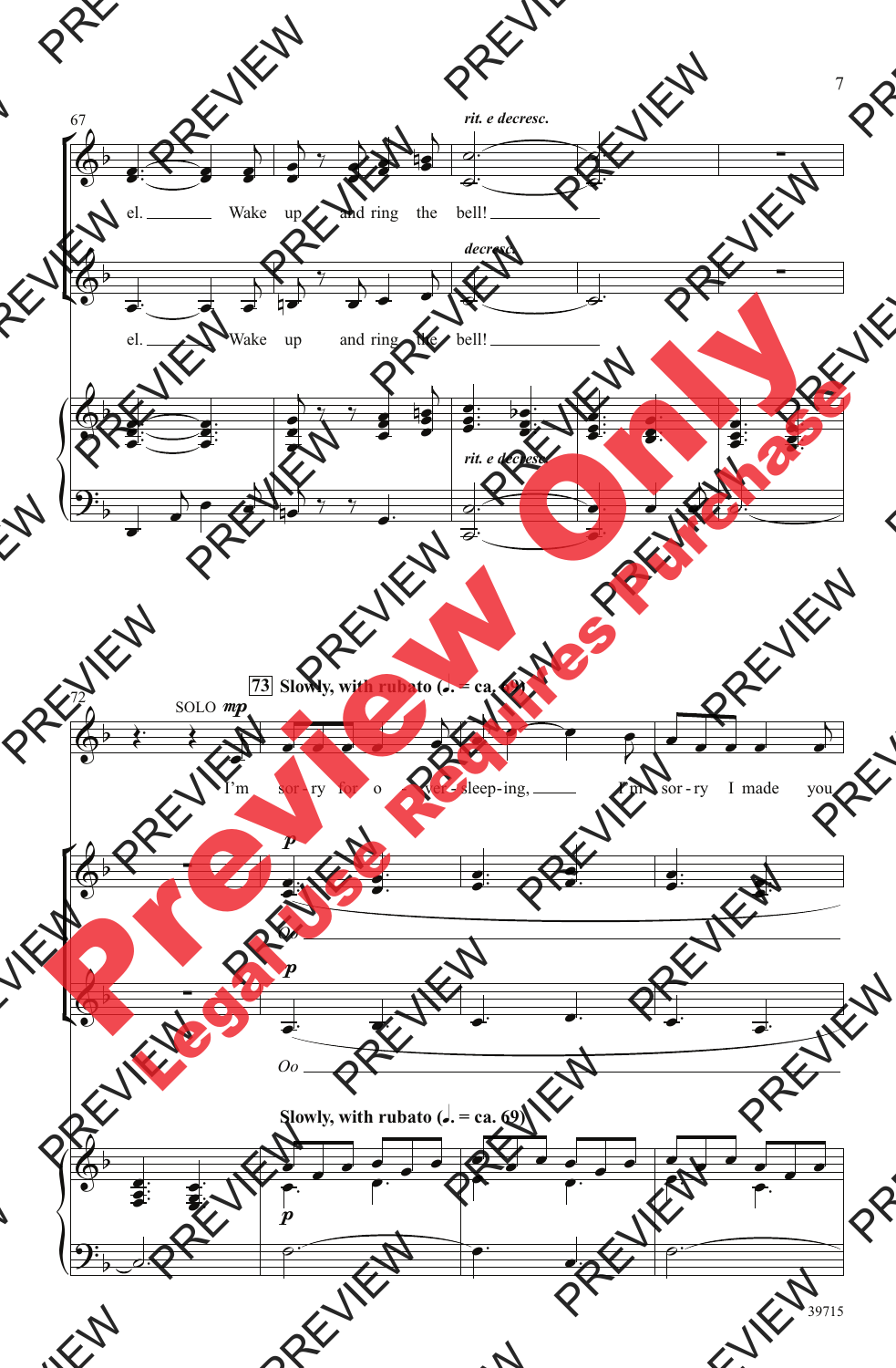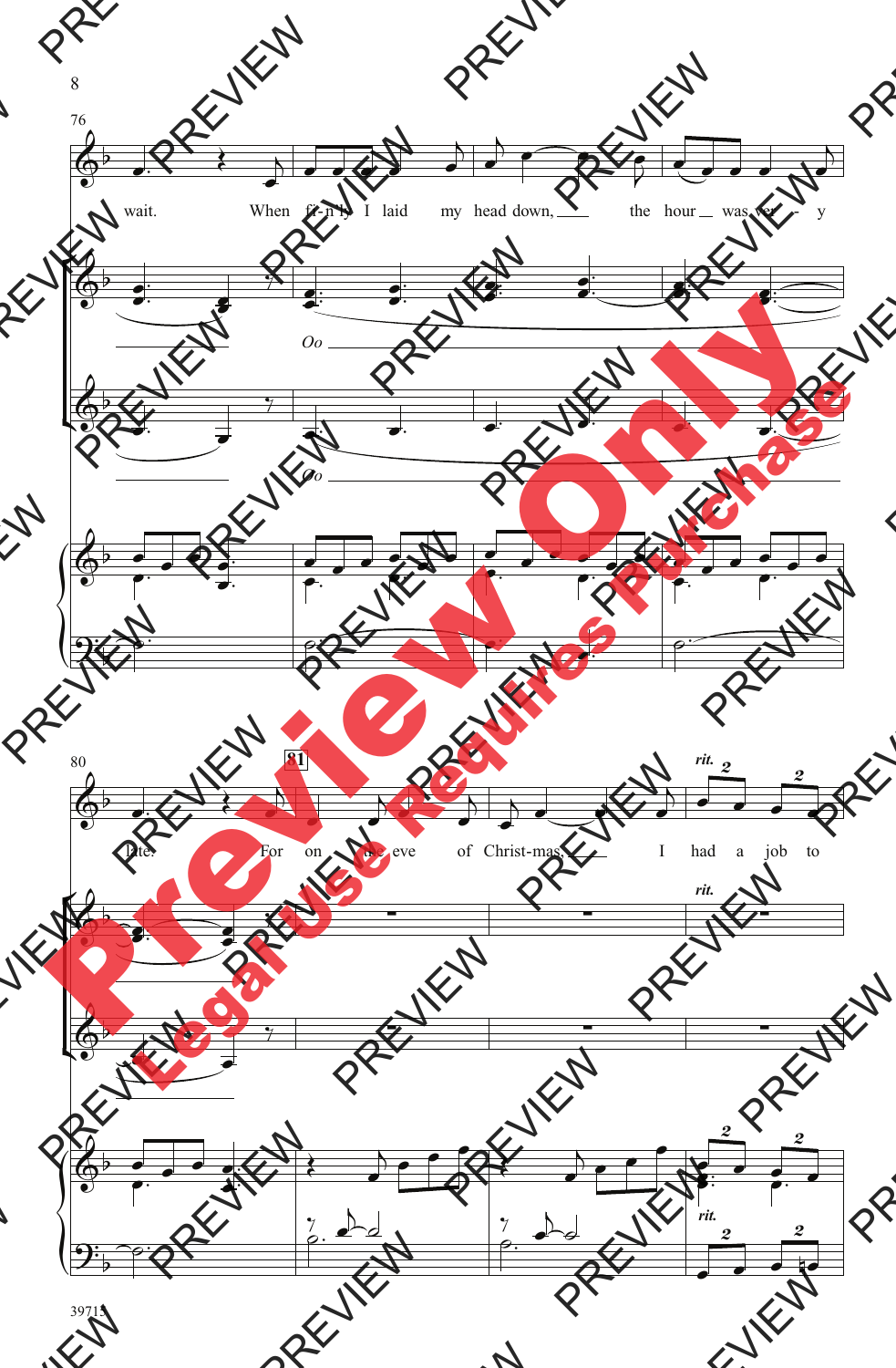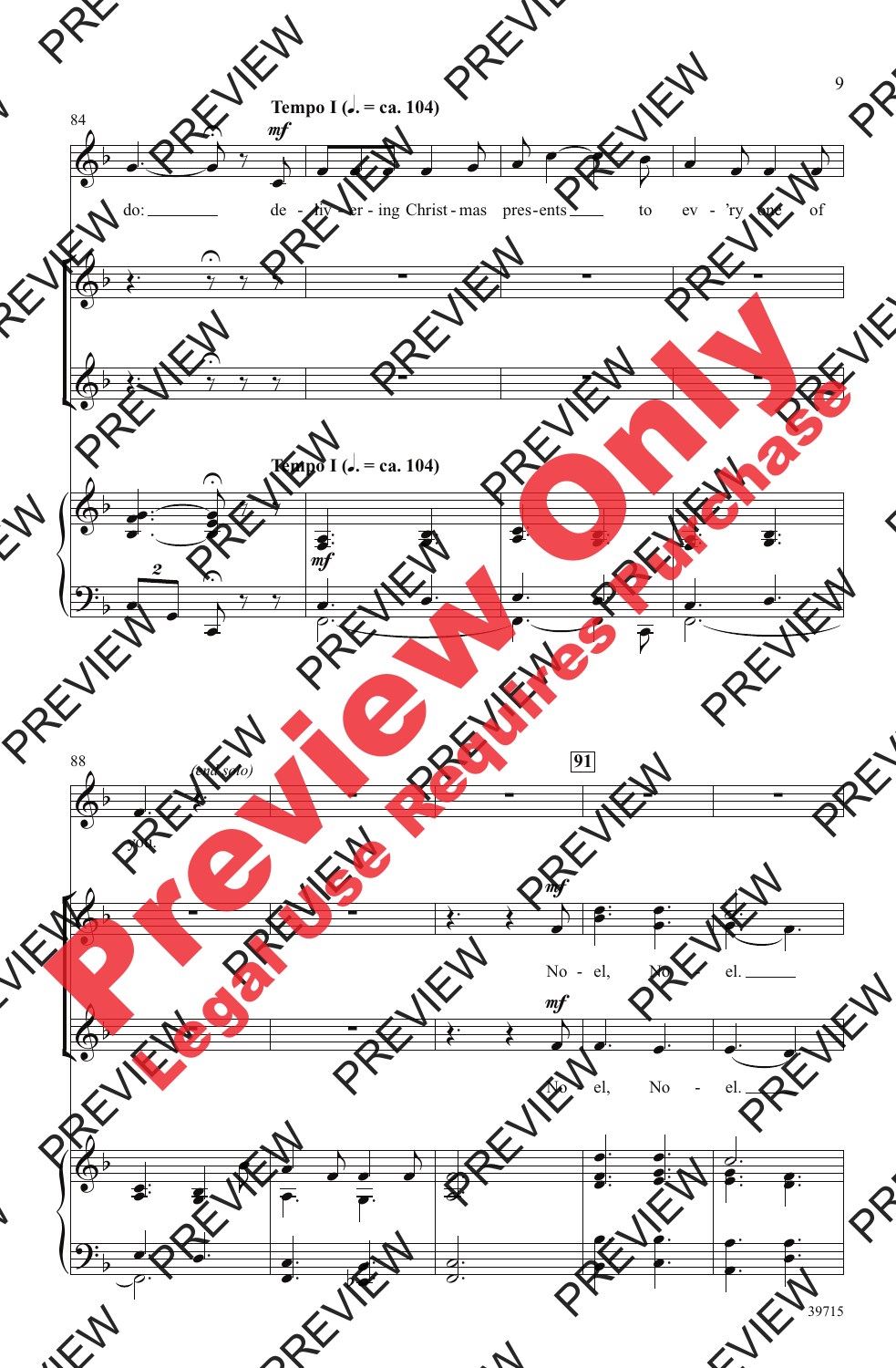

39715

10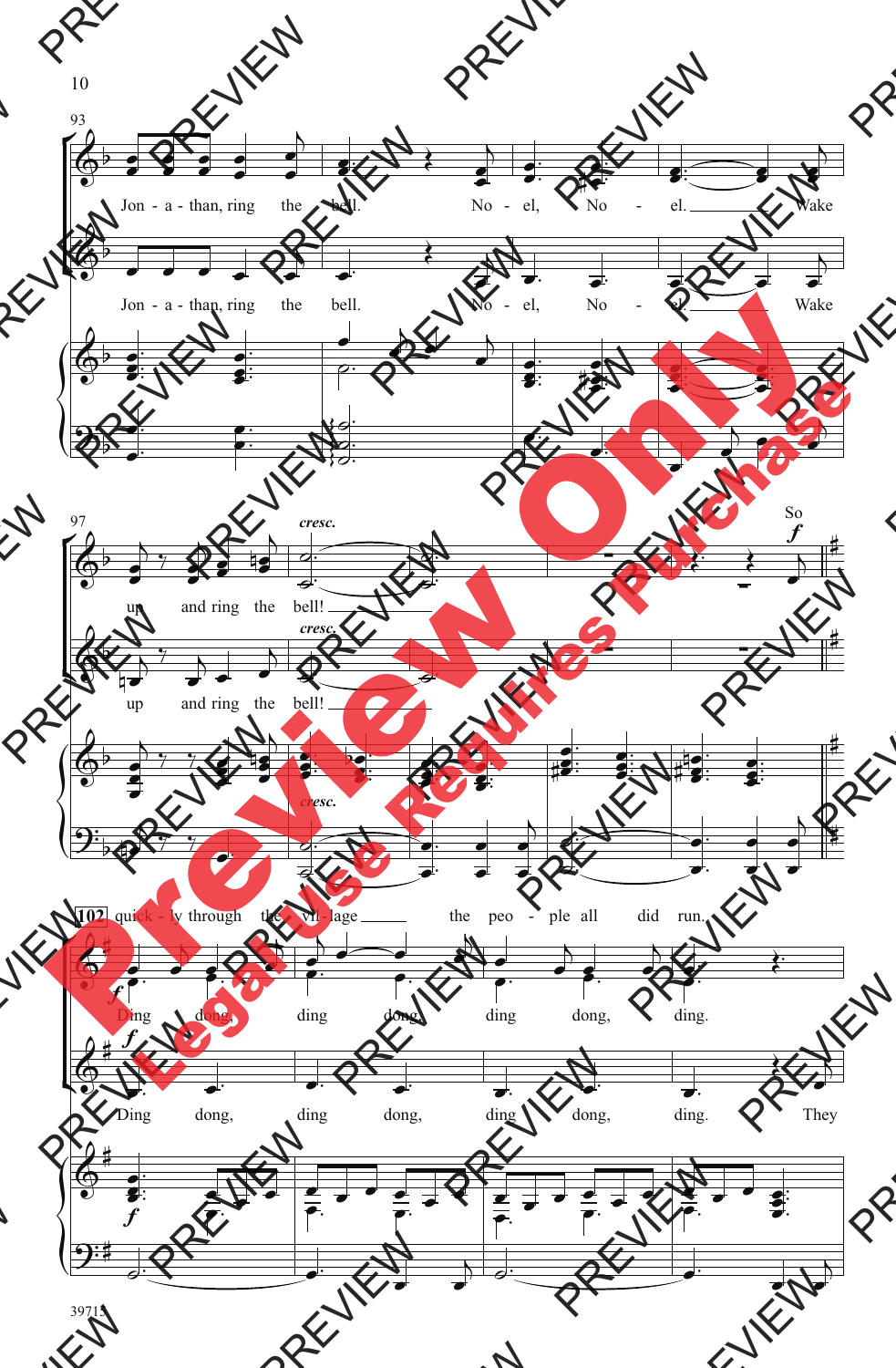